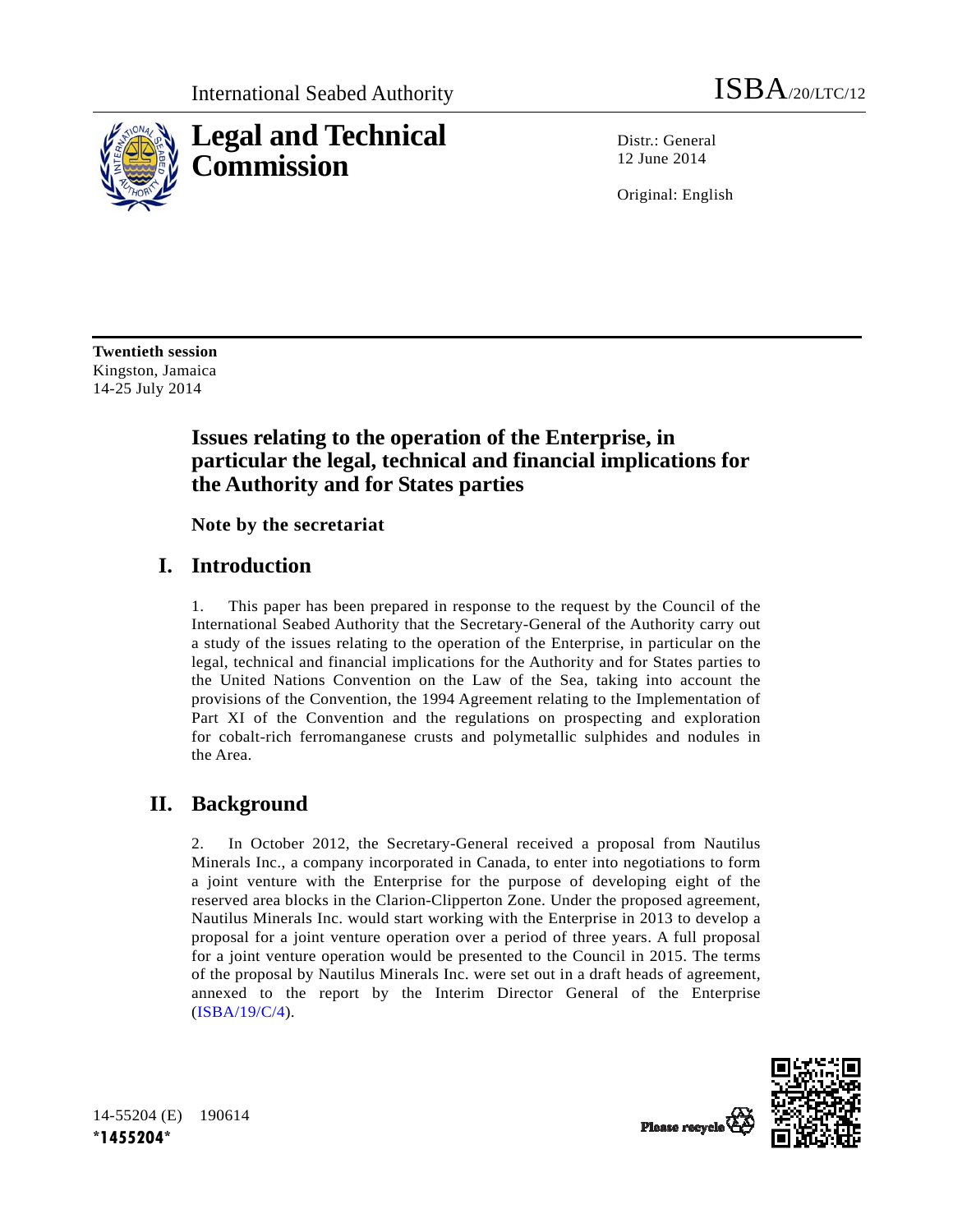3. At its 189th, 190th and 191st meetings, on 19 and 22 July 2013, the Council considered the report of the Interim Director General of the Enterprise on the proposal by Nautilus Minerals Inc. and concluded, inter alia:

(a) That it was premature for the Enterprise to function independently;

 (b) That the proposal for a joint venture between Nautilus Minerals Inc. and the Enterprise should no longer be an impediment to the consideration by the Legal and Technical Commission and the Council of applications for reserved areas by developing countries and other qualified applicants.

4. The Council then requested the Secretary-General, referring where appropriate to the Legal and Technical Commission and the Finance Committee, to carry out a study of the issues relating to the operation of the Enterprise, in particular on the legal, technical and financial implications for the Authority and for States parties, taking into account the provisions of the Convention, the 1994 Agreement and the Regulations (ISBA/19/C/18, para. 16).

## **III. The Enterprise**

5. Established by article 170 and annex IV of the Convention, the Enterprise is the organ of the Authority which is to carry out activities in the Area directly, as well as the transporting, processing and marketing of minerals recovered from the Area. While the Enterprise is to act in accordance with the general policies of the Assembly and the directives of the Council, it is autonomous in the conduct of its operations, which are to be directed by a Governing Board composed of 15 members elected by the Assembly. The Enterprise will also have a Director General, elected by the Assembly on the recommendation of the Council and the nomination of the Governing Board. The Director General will also be the Enterprise's Chief Executive Officer and legal representative.

6. The Enterprise is the fruit of compromise between two previously held, entirely different perceptions about the system of exploration and exploitation of the resources in the Area.1 First proposed by the Latin American countries in 1971, through the Group of 77 and China, the Enterprise later became the brain child of developing countries that regarded the mineral resources of the seabed as the common heritage of mankind and considered that the best way to implement that concept was through direct and exclusive exploitation by an international enterprise. Industrialized countries, on the other hand, wanted a simple licensing system under which any State, person or company wishing to exploit the seabed resources might apply for a license, upon payment of a fee. Seabed mining would be conducted on a competitive first-come, first-served basis. In the end, the compromise was the parallel system which left the Area open to access by States, State enterprises, natural and juridical persons sponsored by States, and the Enterprise.

7. The provisions of the Convention relating to the Enterprise were radically affected by section 2 of the annex to the 1994 Agreement, according to which the functions of the Enterprise are to be performed by the secretariat of the Authority until such time as it begins to operate independently of the secretariat. The

**\_\_\_\_\_\_\_\_\_\_\_\_\_\_\_\_\_\_** 

<sup>1</sup> Roy S. Lee, "The Enterprise: operational aspects and implications", *Columbia Journal of World Business*, vol. XV, No. 4 (1980), p. 62.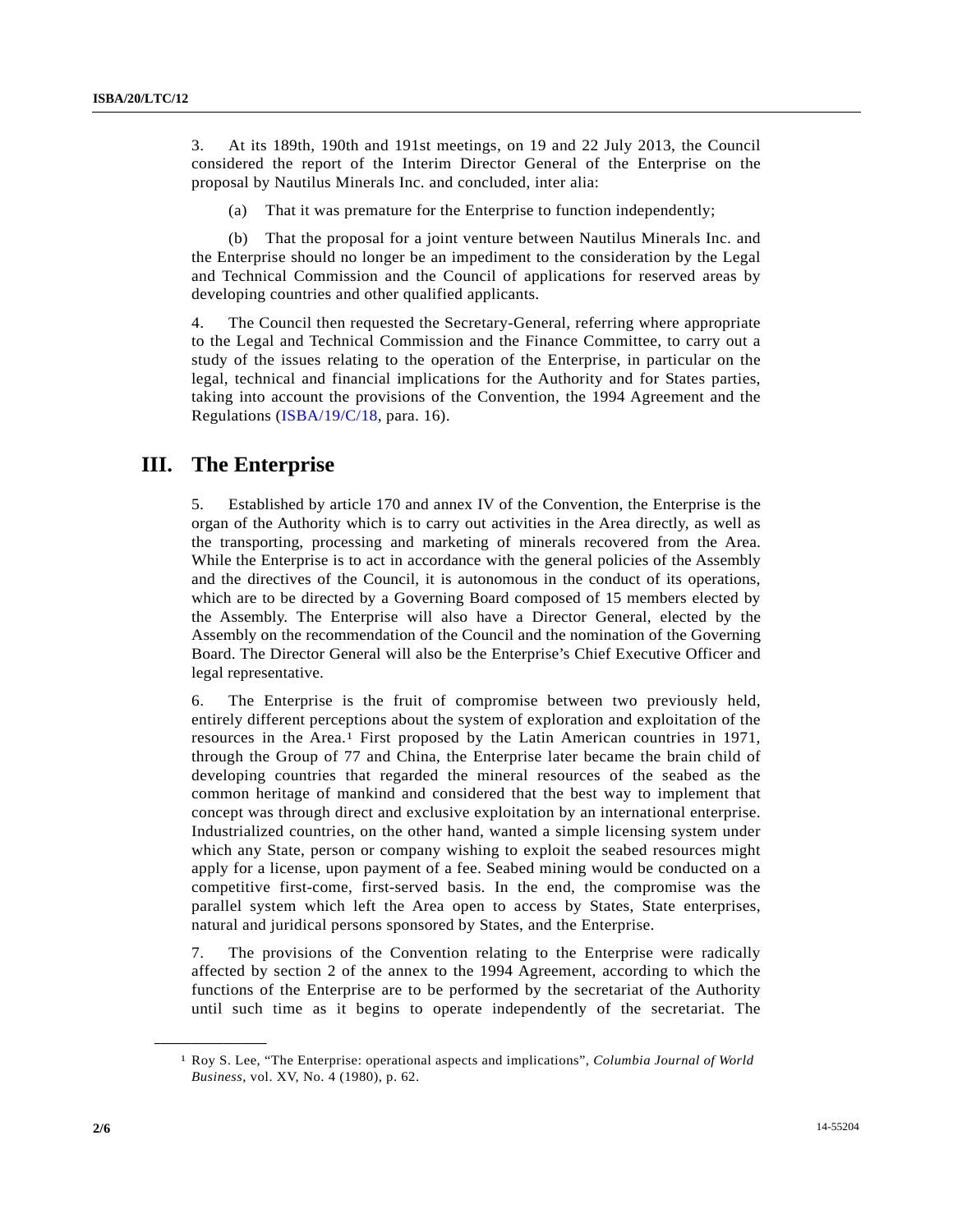Agreement establishes a number of conditions that must be satisfied before the Enterprise may operate as an independent entity. Furthermore, it provides that the Enterprise is to conduct its initial deep seabed mining operations through joint ventures. Article 170, paragraph 4, and annex IV of the Convention are to be interpreted and applied in accordance with section 2 of the annex to the 1994 Agreement, which provides that, upon the approval of a plan of work for exploitation by an entity other than the Enterprise, or upon receipt by the Council of an application for a joint venture operation with the Enterprise, the Council is to take up the issue of the functioning of the Enterprise independently of the secretariat of the Authority.

#### **IV. Study of issues relating to the operation of the Enterprise**

8. Section 2 of the annex to the 1994 Agreement provides that, until it begins to operate independently, the functions of the Enterprise are to be performed by the secretariat. These functions are limited to certain specific and defined matters as follows:

 (a) Monitoring and review of trends and developments relating to deep seabed mining activities, including regular analysis of world metal market conditions and metal prices, trends and prospects;

 (b) Assessment of the results of the conduct of marine scientific research with respect to activities in the Area, with particular emphasis on research related to the environmental impact of activities in the Area;

 (c) Assessment of available data relating to prospecting and exploration, including the criteria for such activities;

 (d) Assessment of technological developments relevant to activities in the Area, in particular technology relating to the protection and preservation of the marine environment;

 (e) Evaluation of information and data relating to areas reserved for the Authority;

- (f) Assessment of approaches to joint venture operations;
- (g) Collection of information on the availability of trained manpower;

 (h) Study of managerial policy options for the administration of the Enterprise at different stages of its operations.

9. The functions listed in paragraphs (a) to (e) above are mainly confined to monitoring, assessment and evaluation of data and information. Functions (f) to (h) are relevant to the operation of the Enterprise and are identical in nature and similar in content to the subject of the study presently requested by the Council. In keeping with the evolutionary approach called for in the 1994 Agreement and owing to uncertainty in the timing of when the Enterprise might be brought into existence, no substantive work other than considering and analysing the proposal by Nautilus Minerals Inc. in 2013 has ever been undertaken by the secretariat in relation to the functions listed above.

10. In light of its increased workload, time constraints and the availability of resources, the secretariat has been unable to conduct the study requested by the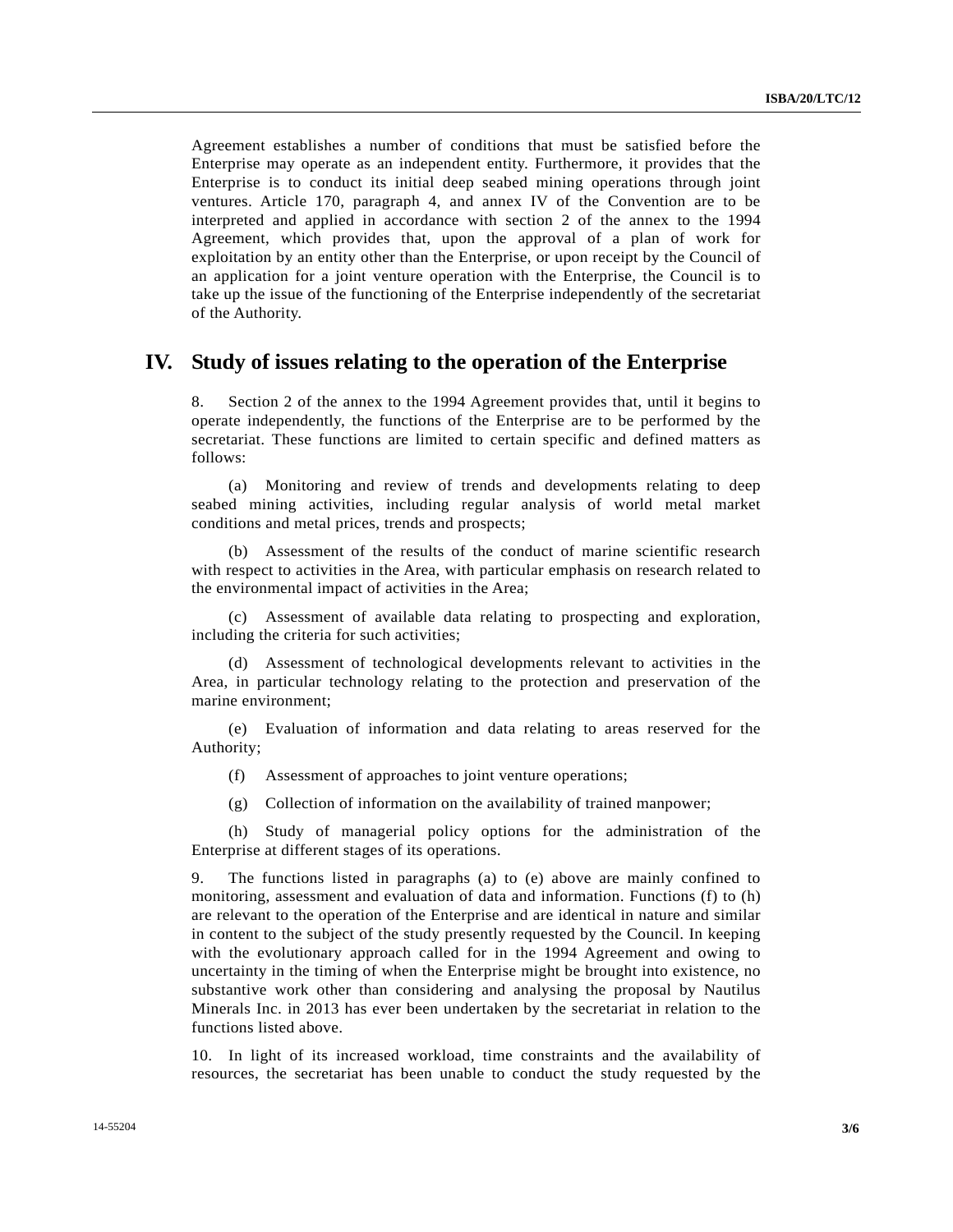Council. After a review of the available literature on the subject, however, the secretariat proposes, subject to the availability of resources, to carry out a study in time for the twenty-first session of the Authority in 2015. For this purpose, the secretariat has prepared draft terms of reference, which are set out in the annex to the present document.

## **V. Recommendations**

11. The Commission is invited to:

(a) Take note of the status of the study requested by the Council;

 (b) Consider and provide further inputs, where appropriate, to the draft terms of reference for the study; and

(c) Keep this item on the agenda of the twenty-first session of the Authority.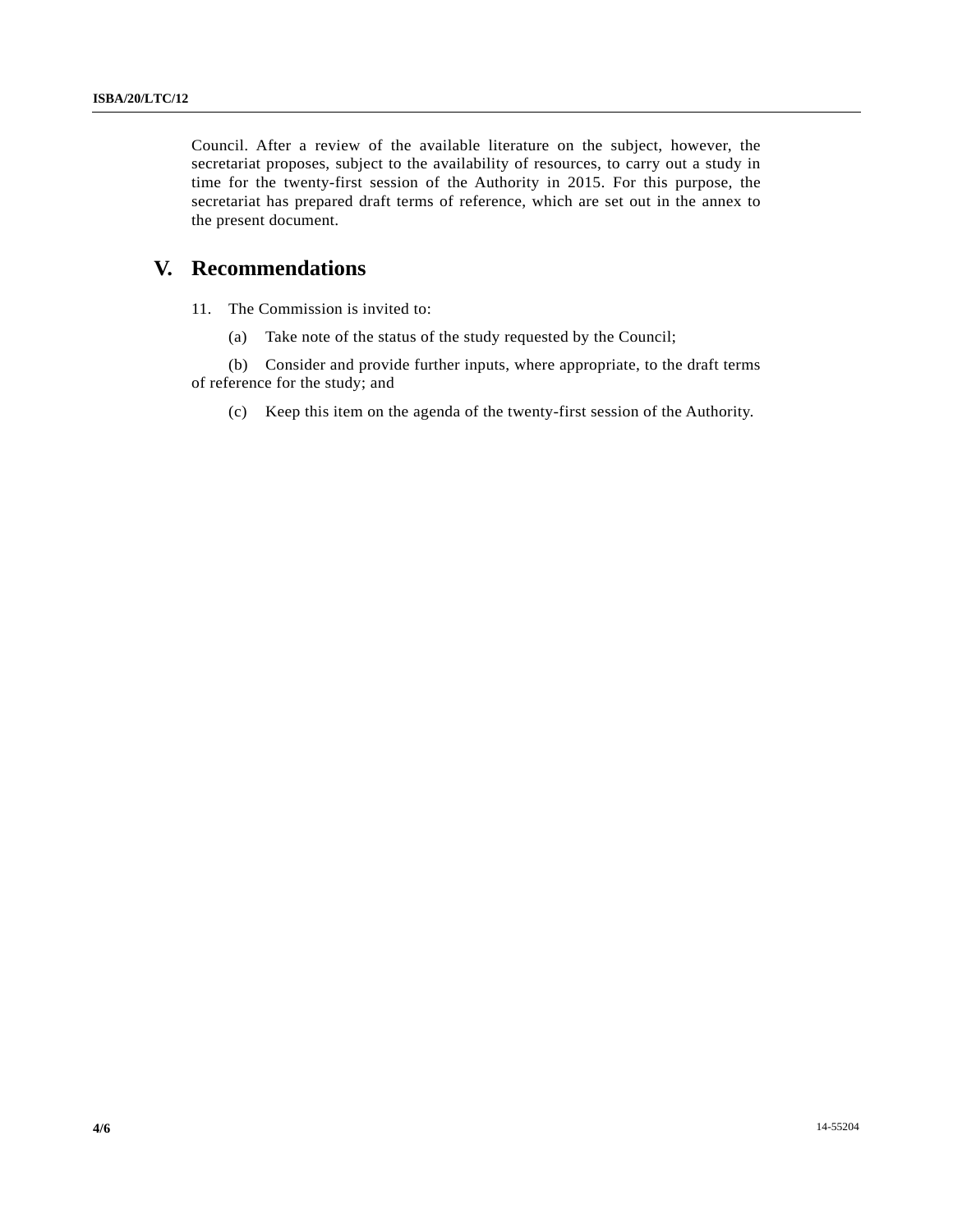#### **Annex**

## **Draft terms of reference**

 These terms of reference are to guide and assist the conduct of the study on the issues relating to the operations of the Enterprise pursuant to the request of the Council recorded in the statement of the President of the Council of the International Seabed Authority on the work of the Council during the nineteenth session of the Authority (ISBA/19/C/18, para. 16).

#### **I. Legal implications**

In terms of the Enterprise's relationship with the Authority:

 (a) Identify gaps, if any, in the current regulatory and procedural regime and suggest ways, including the formulation of appropriate regulatory and procedural measures, to ensure proper and independent operations of the Enterprise;

 (b) Identify gaps, if any, in existing general policies of the Assembly that are relevant to the operation of the Enterprise and suggest measures for addressing such gaps;

In relation to the autonomous functioning of the Enterprise:

 (c) Define the extent of control to be exercised by the Council and identify the appropriate nature of its directives in order to safeguard the Enterprise's autonomy as an independent commercial entity;

In terms of procedures:

 (d) Suggest and elaborate on the criteria, qualifications and standards for nomination of the Director General and election of the members of the governing board;

 (e) Identify and formulate criteria for the rules of procedure of the governing board of the Enterprise and the code of conduct of its members;

In respect to legal principles:

 (f) Analyse and assess options and approaches available to joint ventures operations;

(g) Clarify the concept of "sound commercial principles";

 (h) Suggest the possible form and content of the directive to be issued by the Council for the independent functioning of the Enterprise;

#### **II. Financial implications**

 (i) Identify the financing options available to the Enterprise for the conduct of its activities, including for the acquisition of technology, in light of section 2 of the annex to the 1994 Agreement;